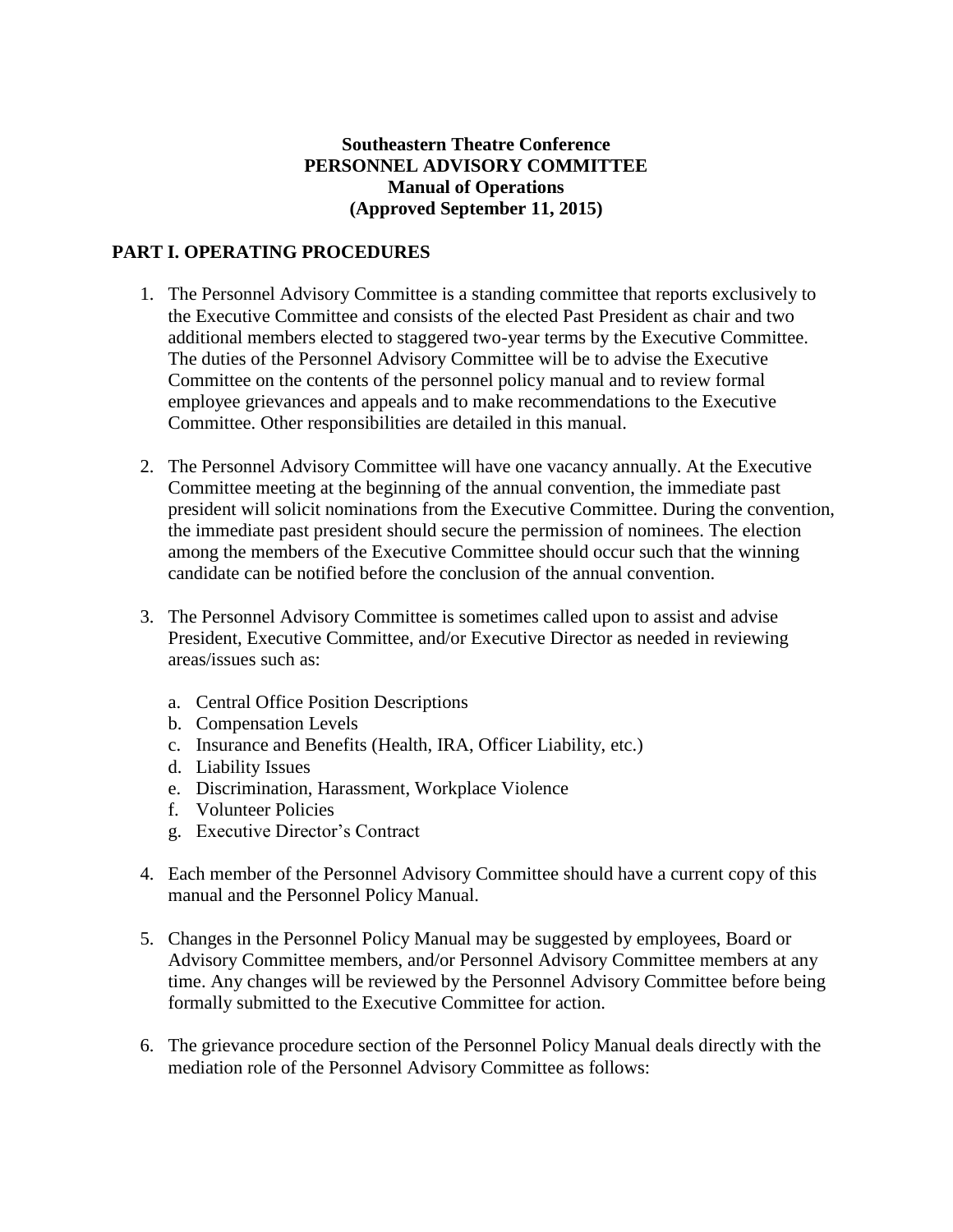## **GRIEVANCE DEFINITION & PROCEDURES**

Most questions or problems in the workplace may be resolved by appropriately discussing any concerns with a direct supervisor or the Executive Director. If satisfactory resolution is not attained through this method, any employee who has unresolved concerns about application of SETC policies or guidelines, including those of discrimination or harassment, is to use the formal grievance procedure outlined here.

Formal grievances are to be filed with the chair of the Personnel Advisory Committee of SETC in writing within ten (10) business days of the issue or event in question. The chair of the Personnel Advisory Committee (or his/her designee) will conduct an appropriate investigation and render a written response as soon as practical, generally within fifteen (15) business days. If the employee is not satisfied with the decision of the Personnel Advisory Committee, he/she may make a final appeal to the President of SETC in writing within ten (10) business days. The President will render a written response as soon as practical, generally within fifteen (15) business days. This decision is considered final. Decisions rendered through this procedure are not to be considered precedent setting.

# **PART II. POLICY FROM HIGHER AUTHORITY**

## **BYLAWS**

## **ARTICLE III BOARD OF DIRECTORS**

Section 1. The Board of Directors, elected by a majority vote at the annual meeting or convention of members or at special meetings of members whenever necessary, shall be composed of:

- (l) Eight executive officers of the Corporation, each to serve a term of one year,
	- (a) President;
	- (b) a Vice-President of Services;
	- (c) a Vice-President of Administration;
	- (d) a Vice-President of Finance;
	- (e) a Secretary;
	- (f) a Past President of the Corporation, selected from among those individuals who have previously completed a minimum of one full term as President;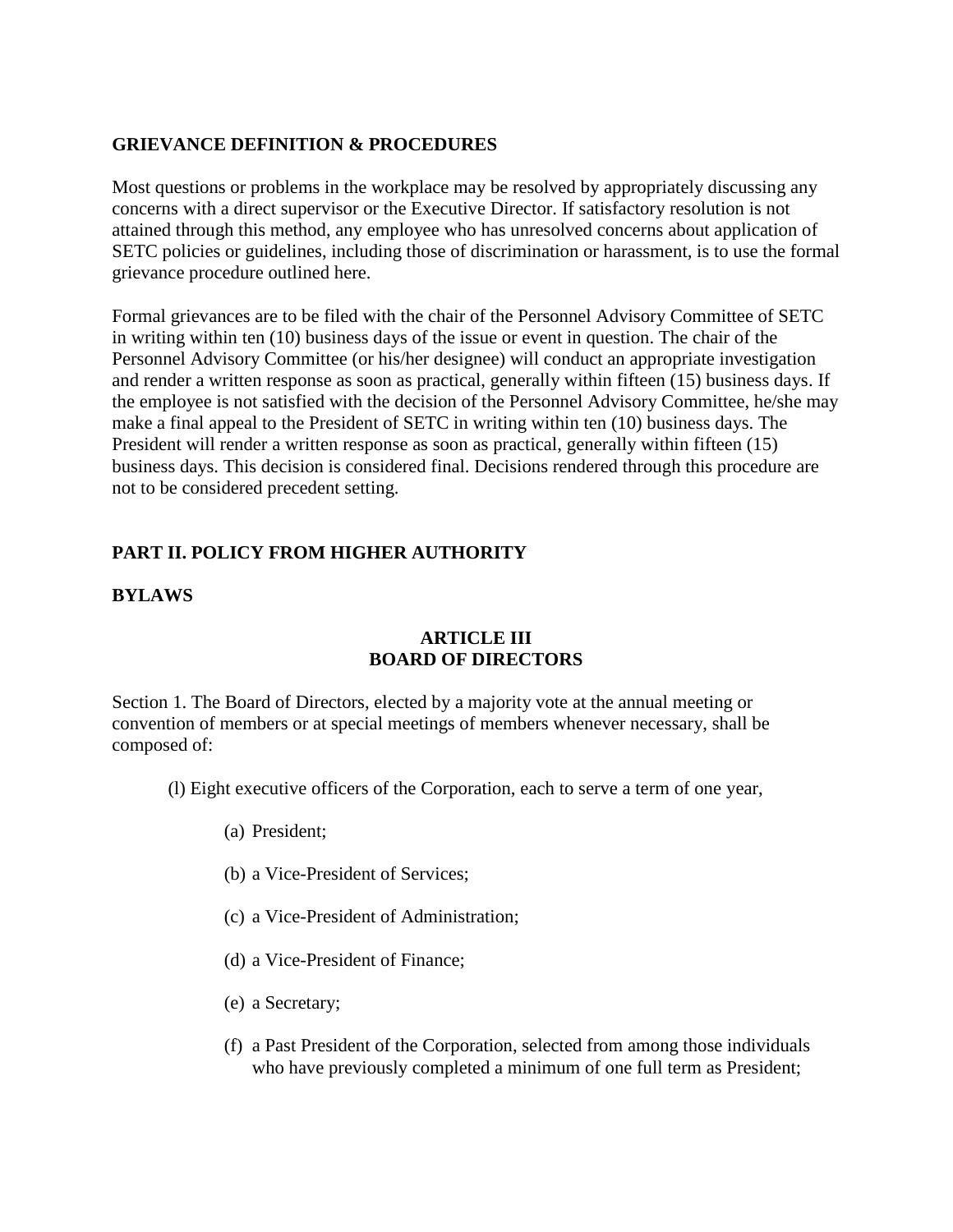- (g) a Vice-President of Divisions, selected from among the elected Division Chairs;
- (h) a Vice-President of States, selected from among the elected State Representatives
- (2) a Division Chair from each of the five divisions for a term of two years; with the College and University Division, Theatre for Youth Division, and Secondary School Division Chairs elected in even numbered years, and the Community Theatre Division and Professional Theatre Division Chairs elected in odd numbered years;
- 3) one State Representative each from Alabama, Florida, Georgia, Kentucky, Mississippi, North Carolina, South Carolina, Tennessee, Virginia, and West Virginia, serving both this Corporation and the theatre organization in the respective state which solicits membership from all people actively interested in theatre (including specifically all those represented by the several Divisions of this Corporation) for a term of one year. In the event that no such organization exists in one or more of these states, the Nominations Committee may seek an individual who will execute the duties of this office in such a state or may decline to place a name in nomination. All such state organizations must be organizational members and all State Representatives must be individual members of this Corporation at the time of their election and throughout their tenure in office.

Section 2. The Board of Directors shall have overall responsibility for the affairs of the Corporation when the Corporation is not meeting. It shall review the actions of the Executive Committee, and shall establish Rules of the Association covering matters not determined in the Articles of Incorporation or these Bylaws.

#### **ARTICLE IV EXECUTIVE COMMITTEE**

Section 1**.** The Executive Committee shall consist of the eight executive officers of the Corporation.

Section 2. The Executive Committee shall be the administrative, policy making and planning body of the Corporation. It shall be the ultimate authority when neither the Board of Directors nor the Corporation is meeting. The Executive Committee shall report all of its actions, including those specifically authorized in these bylaws, to the Board of Directors, which may overrule any such action or act unilaterally.

Section 3. All Executive Committee meetings shall be announced at least two weeks in advance to the full Corporation membership and shall be open to any Corporation member wishing to attend or to speak except when the Executive Committee votes to go into executive session to discuss personnel matters. Executive sessions shall be for discussion purposes only, and any vote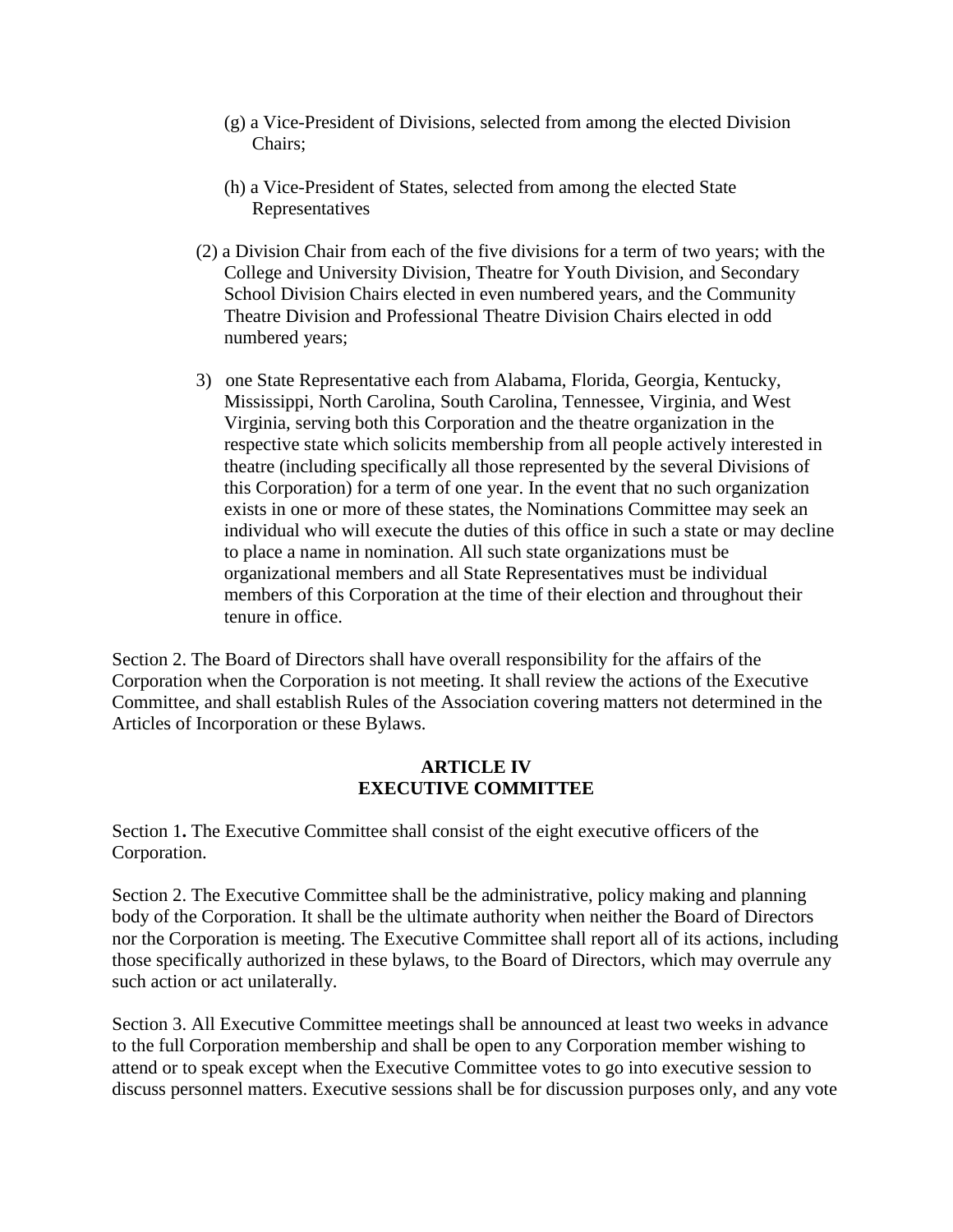shall be taken after leaving executive session. An exception to the advance announcement may be made in an emergency, but the nature of the emergency must be recorded in the minutes and only business relating to the emergency may be transacted.

## **ARTICLE V DUTIES OF OFFICERS**

Section 6. The Past President shall:

- (1) perform the duties of the President when designated to do so by the President or when the President is unable to fulfill such duties;
- (2) serve ex officio as Chair of the Personnel Advisory Committee;
- (3) serve as liaison to the Past Presidents Committee and report its recommendations to the Executive Committee;

### **ARTICLE VIII ELECTION OF OFFICERS**

Section 1. The Nominations Committee shall present a slate of officers for election at the final general membership meeting of each annual convention. Additional nominations may be accepted from the floor at this time. Officers shall be elected by a majority vote.

**Section 2.** The Executive Committee shall have the authority to fill any vacancy created by the death, resignation or disability of any elected officers of the association, the replacement to serve until the next regular election.

**Section 3**. No individual may serve in any single elected office for more than three consecutive terms. Individuals serving as Division Chairs are limited to two consecutive elected terms in said office.

#### **ARTICLE X STANDING COMMITTEES**

Section 7. The Personnel Advisory Committee shall consist of the elected Past President as chair and two additional members appointed by the President with the advice and counsel of the Executive Committee to staggered two-year terms. The Personnel Advisory Committee reports directly to the Executive Committee and its duties shall be:

- (1) to advise on the contents of the personnel policy manual;
- (2) to review formal employee grievances and appeals;
- (3) to make personnel recommendations.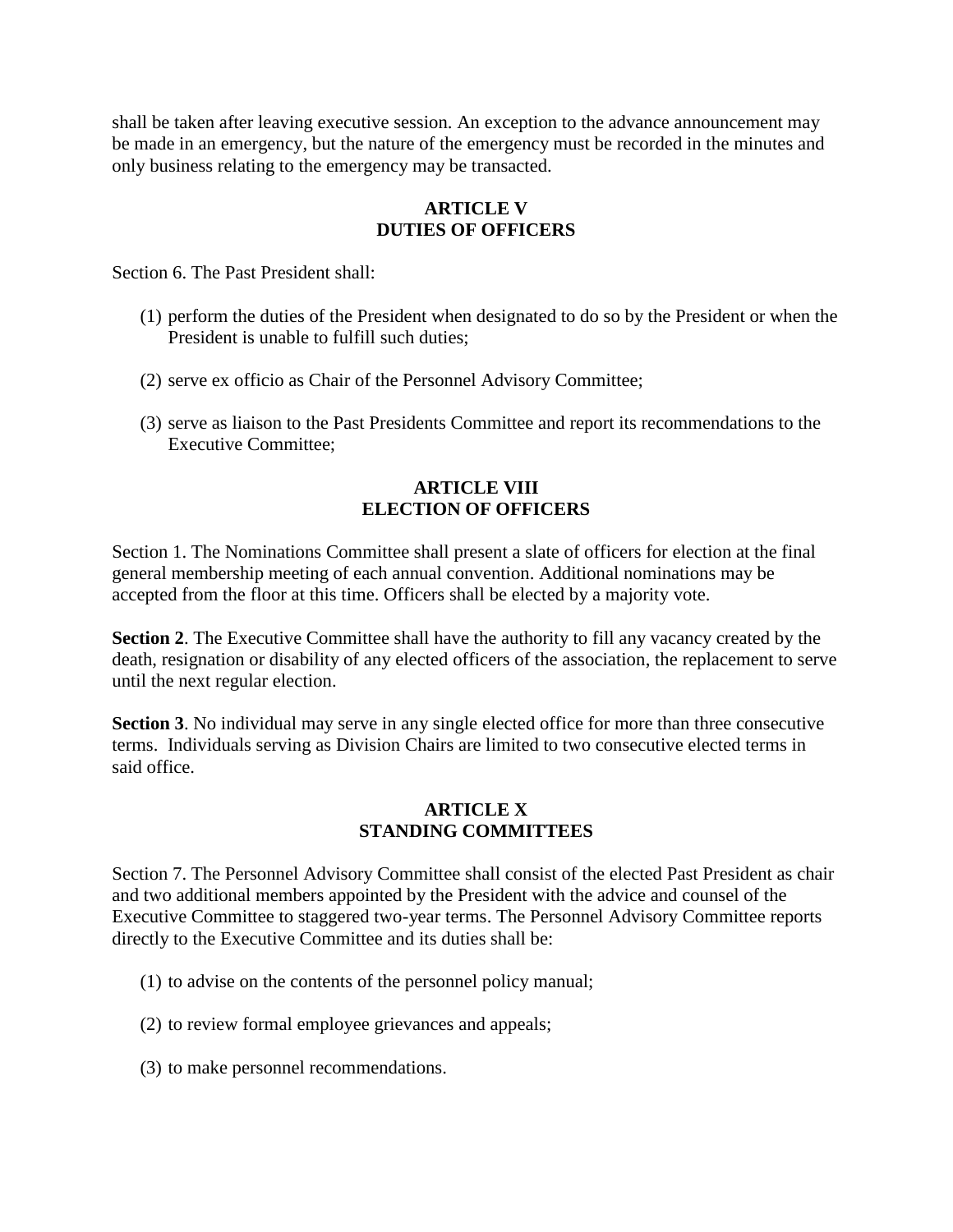### **ARTICLE XI ADVISORY COUNCILS**

Section 1. The Advisory Councils shall be composed of:

- (1) the chairs of all committees, including those concerned with auditions, festivals, awards, and activities;
- (2) the Liaison Officers;
- (3) a Vice-President of the Corporation, acting as chair.

Section 2. Each Advisory Council shall meet at the call of its chair to consider the reports of all of its members and to recommend action to the Executive Committee. Advisory Councils may recommend to the incoming President candidates for all appointive positions.

Section 3. Committee chairs shall:

- (1) furnish leadership to their respective committees;
- (2) stimulate and develop interest in their assigned areas;
- (3) file written reports on the dates requested by the Vice-President chairing their respective Advisory Council;
- (4) keep their operational manuals up to date;
- (5) collaborate with the Executive Director and Central Office staff.

Section 5. The Advisory Councils shall be classified as:

- (1) the Services Council, convened by the Vice-President of Services acting as chair, comprised of Liaison Chairs, chairs of the Publications Committee and committees or interest groups providing programming or services, along with other chairs recommended by the Executive Committee;
- (2) the Administration Council, convened by the Vice-President of Administration acting as chair, comprised of the chairs of the Bylaws Committee, Long Range Planning Committee, and Nominations Committee, and chairs of other committees charged with administrative or organizational functions, along with other chairs recommended by the Executive Committee;
- (3) the Finance Council, convened by the Vice-President of Finance acting as chair, comprised of chairs of the Finance Committee, Endowment Fund Committee, and chairs of committees conferring scholarships and awards, along with other chairs recommended by the Executive Committee;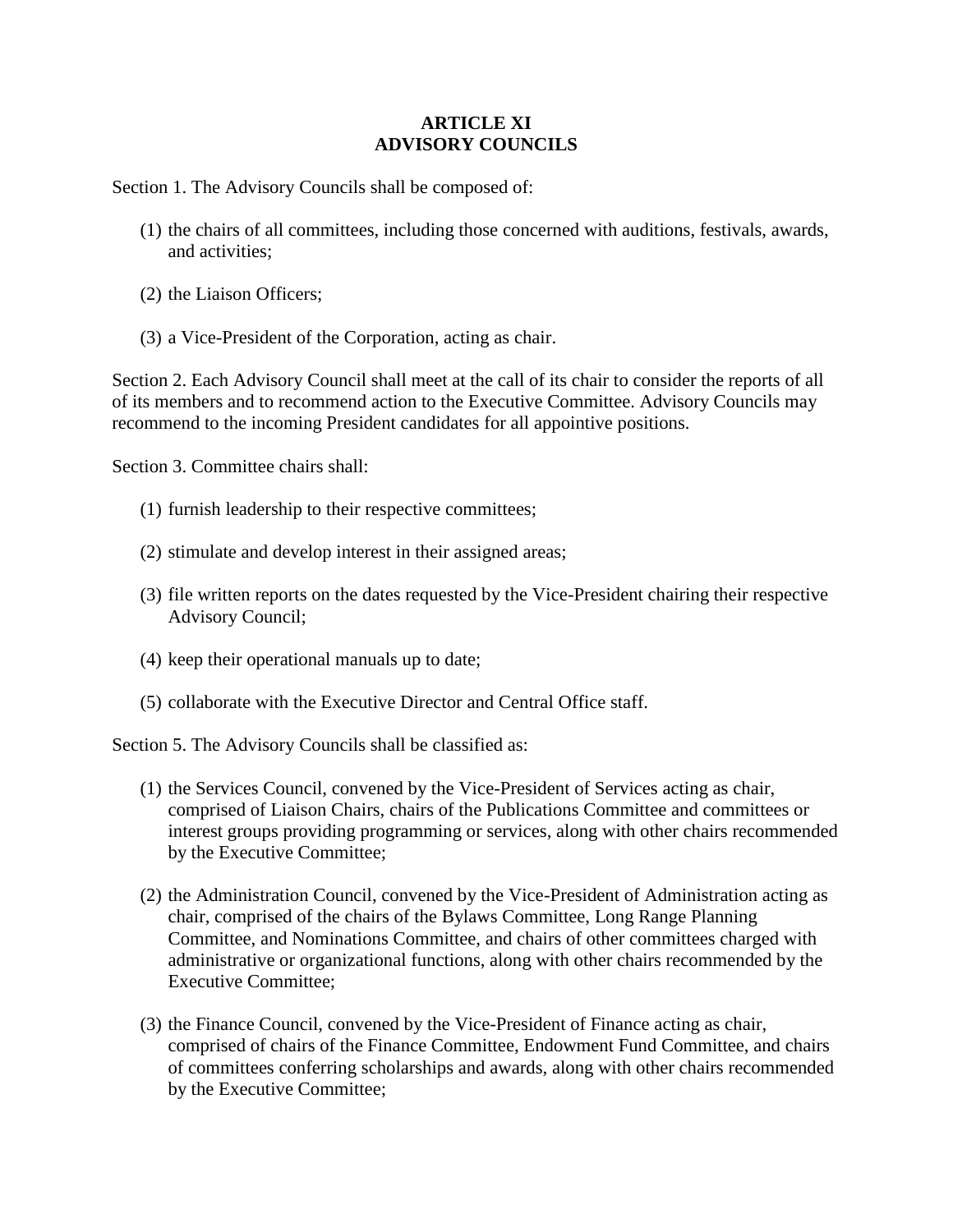- (4) the Divisions Council, convened by the Vice-President of Divisions acting as chair, comprised of Division Chairs and chairs of auditions, festivals, or activities associated with each division;
- (5) the States Council, convened by the Vice-President of States acting as chair, comprised of the State Representatives

## **RULES OF THE ASSOCIATION**

**Rule I. 4**. **Semi-Annual Reports**. The semi-annual reports described in the Bylaws and required for timely submission to the Executive Committee are submitted on or before the deadline established by the Vice-President of Administration. Those semi-annual reports containing action items and/or items of interest will be mailed to Board and Advisory Council members prior to the Executive Committee meetings. The Vice-President of Administration will read the reports submitted by the deadline and distribute to the Board an action agenda showing only those items that require Executive Committee or Board action. No action items or reports will be discussed in the Reports portion of the Executive Committee agenda unless submitted to the Vice-President of Administration.by the deadline. Members of the Board and Advisory Councils will receive a list of reports submitted and not submitted. (3/8/14)

**Rule I.6. Meeting Dates.** The annual convention will begin on the first Wednesday in March, except that, in extraordinary circumstances, the Executive Committee may approve beginning the convention no more than one week before or after that Wednesday. The fall auditions and Board of Directors and Advisory Council meeting will be held on the first weekend following Labor Day. In addition to meetings during the annual convention and fall Board of Directors meeting, the Executive Committee will meet during the weekend immediately following the first Sunday in January and the weekend immediately following the third Sunday in May. (9/8/12)

**Rule I. 8. Distribution of Manuals**. Outgoing officers and members of the Board and Advisory Council will deliver current copies of the appropriate Manuals of Operations to their successors or make arrangements with the Vice-President of Administration to do so. (3/8/14)

**Rule I. 11. Advisory Council Meetings**. The Advisory Councils, chaired by the Vice-Presidents, will meet separately before the fall and spring Executive Committee meetings. (3/8/14)

**Rule I.17. Preparation of Manuals**. All manuals must be prepared in the following format: Part I. Operating Procedures. (In this section should appear as much detail as may be necessary about how the subject group or activity functions. These procedures are not binding upon future users of the manual, but rather constitute useful hints from previous activists. They may be changed at any time.)

**Part II. Policy from Higher Authority.** (In this section should be quoted any Bylaws, Rules, Board or Executive Committee actions, or other policy statements bearing on the work of the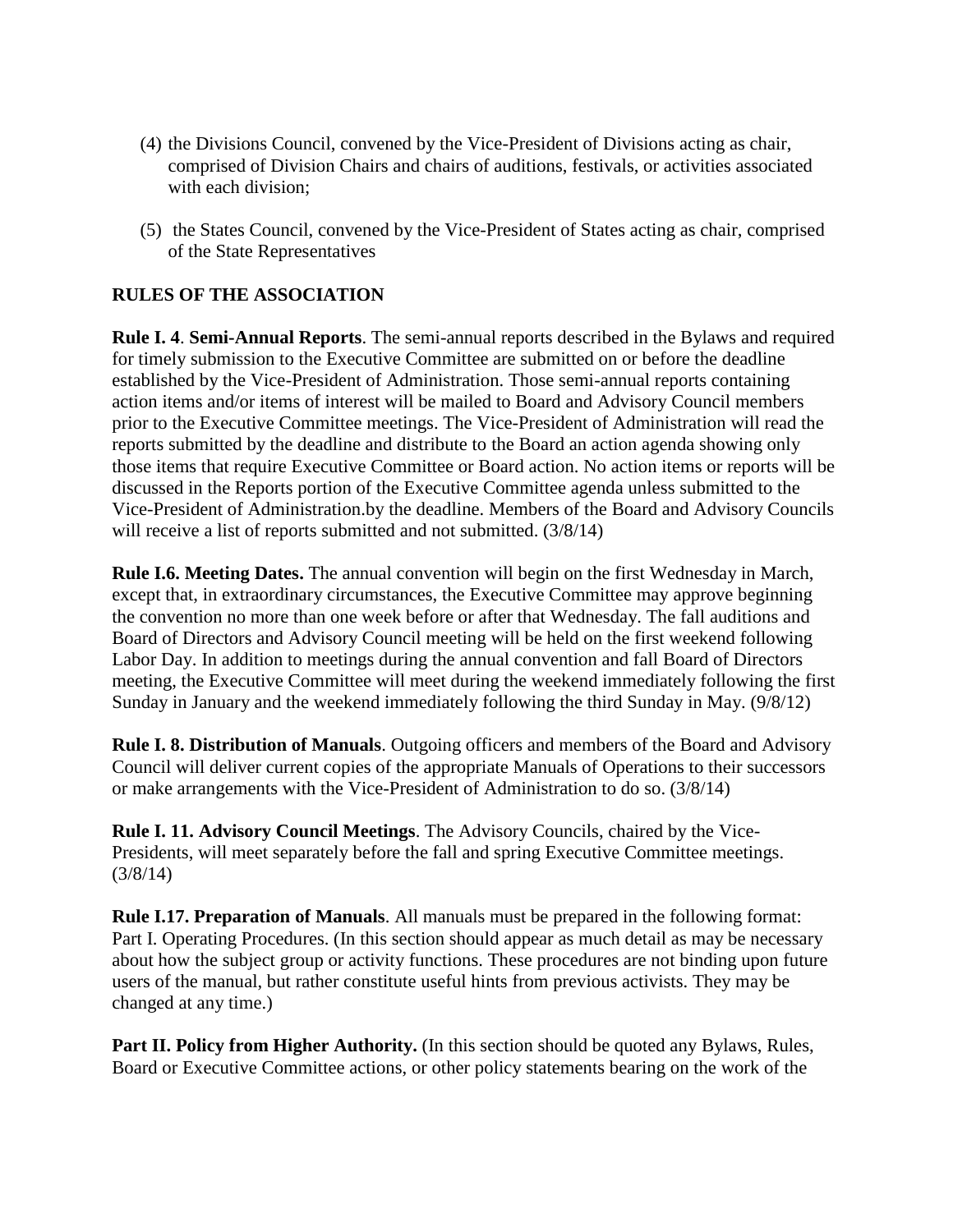manual's subject group. These policy statements may not be changed except by acceptance of the higher authority involved.)

**Part III. Regulations from This Constituency**. (In this section should be presented in full any decisions by the manual's subject group that are intended to be binding on future operation. These regulations may not be changed except when the subject group meets.)

All manuals must be set in 12 point Times New Roman and structured in MLA outline format. At the end of the manual, there should appear the name of the originator of the latest revision and the date of its acceptance by the Executive Committee. Manuals may not contain commitments to specific dollar amounts or to any expenditures. At the end of the division or committee chair's term of office all copies of the minutes, budget, and other information shall be passed on to the next chair and copies shall also be sent to archives. (09/06/2008)

**Rule I-18 Procedures for Updating Manuals.** The Vice-President of Administration solicits current operations manuals and asks that all committee chairs, division chairs, officers and festival chairs to send changes to the appropriate Vice-President. Any constituency wishing to amend its manual may do so by clearly highlighting proposed changes in an electronic copy of the document and submitting the manual to the designated Vice-President. The designated Vice-President collaborates with the Executive Director on proposed changes to Part I Operational Procedures as appropriate. All amended manuals are then sent to the Bylaws Committee, which shall advise whether each manual conforms to applicable Bylaws, Rules, and other directives of the Corporation. Nonconforming manuals will be returned to the designated Vice-President for further revision and consultation with the appropriate chair or officer. That Vice-President will present manuals conforming to applicable statutes for acceptance at the next regularly scheduled meeting of the Executive Committee. Revisions in Part I Operating Procedures or Part II Policy from Higher Authority may be submitted to the designated Vice-President at any time. Revisions to Part III Regulations from this constituency must follow a vote on such amendments by the constituency during the annual convention.

Process:

- 1. Committee Chair sends updated manuals to designated Vice-President;
- 2. Designated Vice-President collaborates with Executive Director on proposed changes to Part I *Operating Procedures* as appropriate;
- 3. Vice-President sends to Bylaws, who sends response to the designated Vice-President
- 4. That Vice-President presents manuals to Executive Committee;
- 5. After approval, Vice-President of Administration sends approved manual to Executive Director;
- 6. Executive Director facilitates archiving of manual, uploading to website, and copy of approved manual to Committee Chair or Officer. (9/11/2015)

**Rule I.19. Executive Director: Evaluation and Contract Procedures**. The Executive Committee is charged with annual evaluation of the work of the Executive Director and, in association with the Finance Committee, determining appropriate contract provisions for future years and including those contract provisions in the minutes. The salary so determined shall be separately voted upon by the Executive Committee and reported to the Board of Directors. In the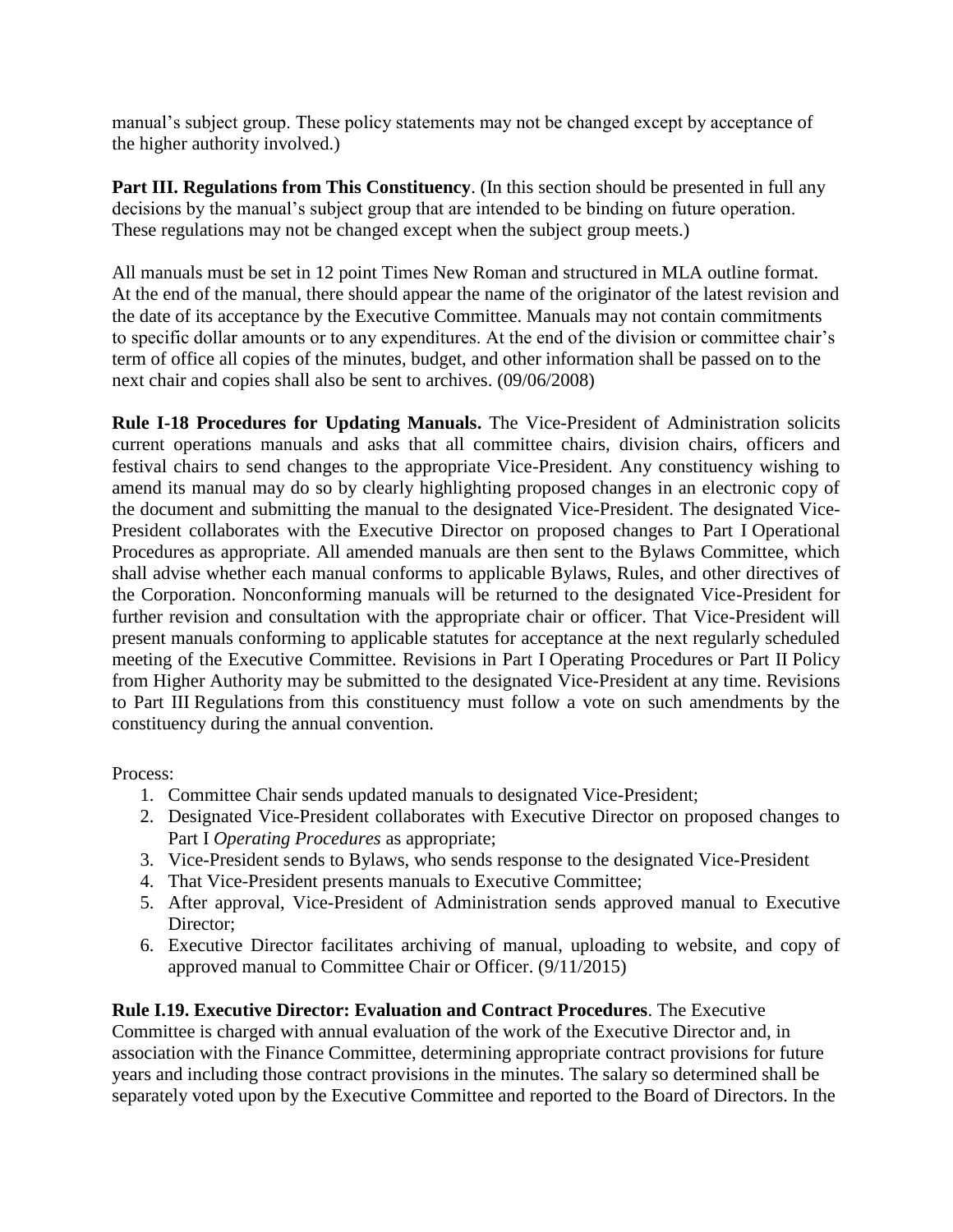event of a vacancy, the Executive Committee and up to three additional members appointed by |the President will serve as a search committee to find a suitable candidate for Executive Director. (3/15/98)

**Rule II. 7. Past Presidents Committee**. The Past Presidents Committee is a standing committee which shall consist of all past presidents who are currently members of SETC. The chair shall be appointed from the committee by the President. The elected Past President of the Corporation shall serve ex officio as liaison between the committee and the Executive Committee. The duties of the Past Presidents Committee shall include, but not be limited to, advising the President and the Executive Committee on such matters as may be brought to the committee's attention. (3/8/14)

**Rule III.1. Budget Preparation**. Each officer, division or committee chair shall submit a budget request when it is requested by the central office. The Executive Director shall incorporate these requests into a draft budget for the forthcoming fiscal year. This draft budget, together with all budget requests, shall then be studied by the Finance Committee, which will recommend to the Executive Committee for approval a balanced budget. Each officer, division or committee shall operate within the approved budget. (3/15/98)

**Rule III. 3. Officer and Board Reimbursement**. Reimbursement allowed for officers and Board of Directors members includes trips made to state meetings to represent SETC, and for no more than two trips to the convention site by the Vice-President of Services (Program Chair) for the purpose of convention planning, prior to the convention. For travel to the Winter and Summer Executive Committee Meetings, members of the Executive Committee will be reimbursed for lodging and travel. Travel expenses for those who drive to the meeting will be calculated at a mileage rate to be determined annually at the fall business meeting by the Executive Director and the Finance Committee. For the fall Board of Directors meeting and the annual convention, members of the Executive Committee will be reimbursed for travel expenses not to exceed the cost of two nights' stay at the negotiated rate, including taxes, at the headquarters hotel. The SETC budget will not cover other officer and Board related trips not specifically authorized by this Rule. (3/8/14)

**Rule III. 12**. **Payment to Members**. Except as provided for elsewhere in these Rules, no SETC member may benefit financially, either in direct payment or by remission of payments otherwise due, as a result of his or her work for SETC. Any exception to this policy must be approved by the Executive Director, who must identify specific budgetary authorization. The Executive Director will refer doubtful or borderline cases to the Executive Committee. (9/6/08)

**Rule III.14. Emergency Fiscal Management**. The Executive Committee may designate a person to serve temporarily as Acting Executive Director in order to pay accounts as provided in Article XIII, section 1 of the Bylaws in the event that the regularly employed Executive Director is unable to perform his or her duties. (3/10/96)

**Rule III.16. Donations to Charitable Organizations**. SETC funds shall not be donated to other organizations. With prior approval of the Executive Committee, SETC may support its members in the solicitation of funds for worthy charitable organizations at its annual convention.